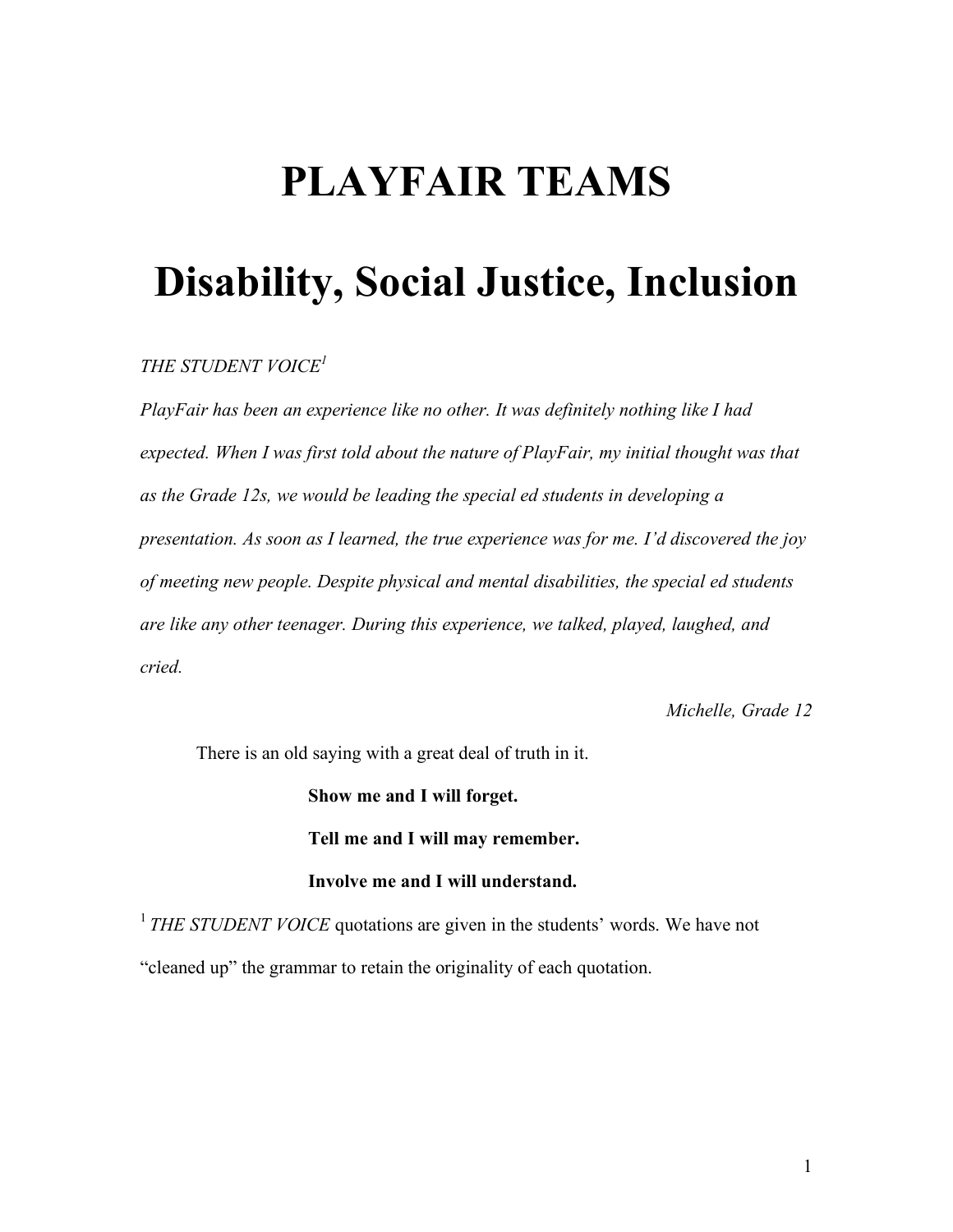# *THE STUDENT VOICE*

*PlayFair gave me the opportunity to meet and get to know 12 different, amazing people, all of who taught me something. The things I've learned about the process of a presentation and about myself are lessons that'll stay with me for life.*

*Florence, Grade 11*

# *THE STUDENT VOICE*

*To never ever make fun of people that go to special ed because they are just as important as the rest of us.*

*Shalini, Grade 3*

#### *THE STUDENT VOICE*

*I was glad to be in the teem and heart space to heart hope. The kids are cool there and my teem is fun. My group that nice to have at school and I hope to stay in the group all year.*

*Rosemond, Secondary School Special Class*

## *THE STUDENT VOICE*

*All my life I was judged, put down and left out of things just because I am physically disabled, but, for once, I'm not. I guess it's true. People really have no clue how powerful they really are.*

*Megan, Grade 11*

#### *THE STUDENT VOICE*

*Everyone is just as smart as everyone else, but they learn in a different way.*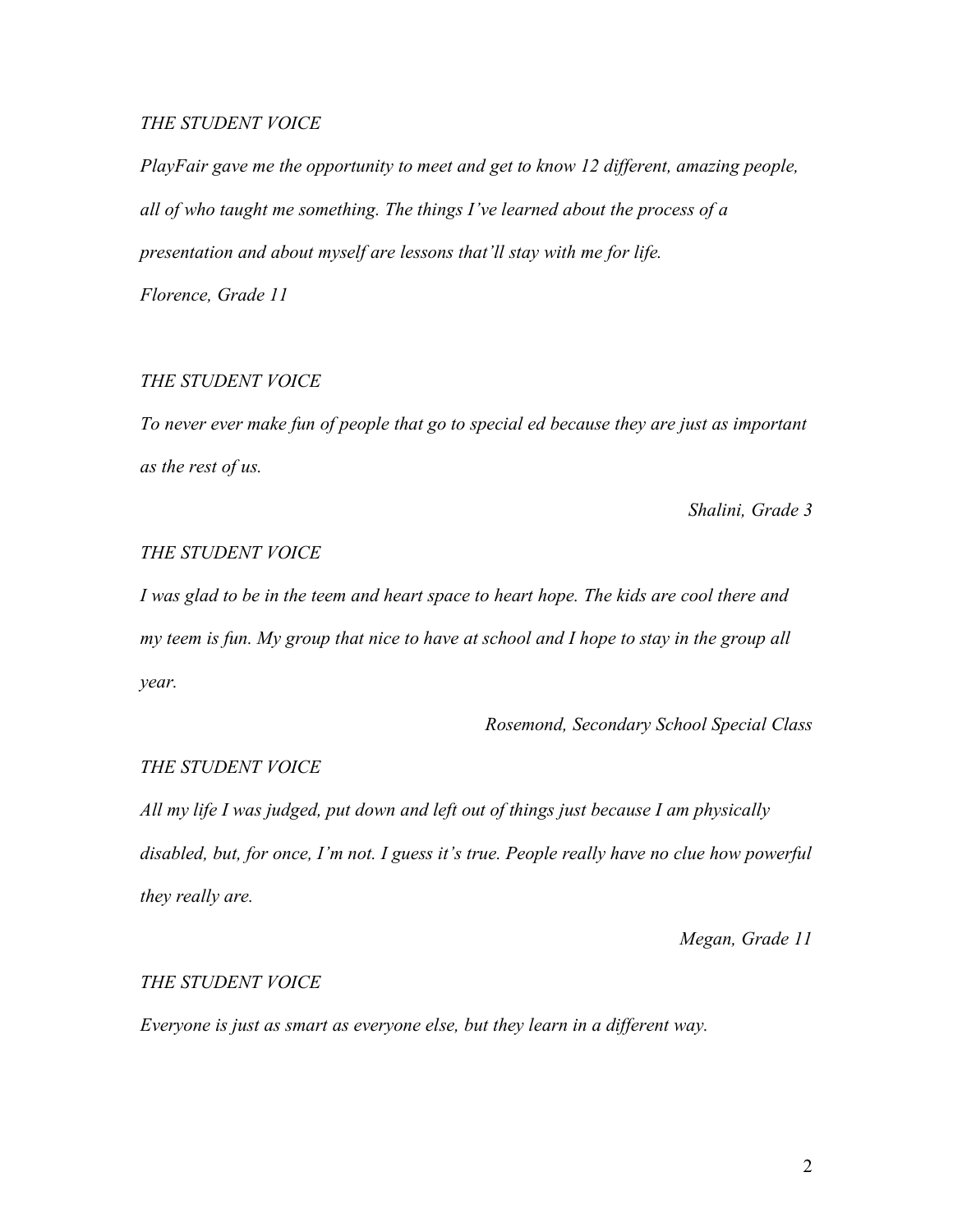# *Mohamed, Grade 3*

# *THE STUDENT VOICE*

*And I think everybody realized it wasn't just about a product, what we performed, but more about the process and how we got there. All the things we have learned from each other are so much more than we expected. I think one of the most important things we discovered as a group was how much little things can matter and make a difference in someone's day.*

# *Crystal, Grade 10*

### *THE STUDENT VOICE*

*It means that you need to do things the fairplay way.*

*Monica, Grade 3*

#### *THE STUDENT VOICE*

*Treat everyone the same way like you treat other people.*

*Jose, Grade 3*

# *THE STUDENT VOICE*

*The day was perfect and it took me to another world. It reminded me of all the problems I had in my life and if I can help Mrs. Galati and her daughter Felicia and other kids like me, what a difference we could make in this world.*

*Jennifer, Grade 12*

## *THE STUDENT VOICE*

*I personally feel that my group did an extraordinary job displaying how important acceptance is to everyone and how everybody, no matter what age or ability level, just*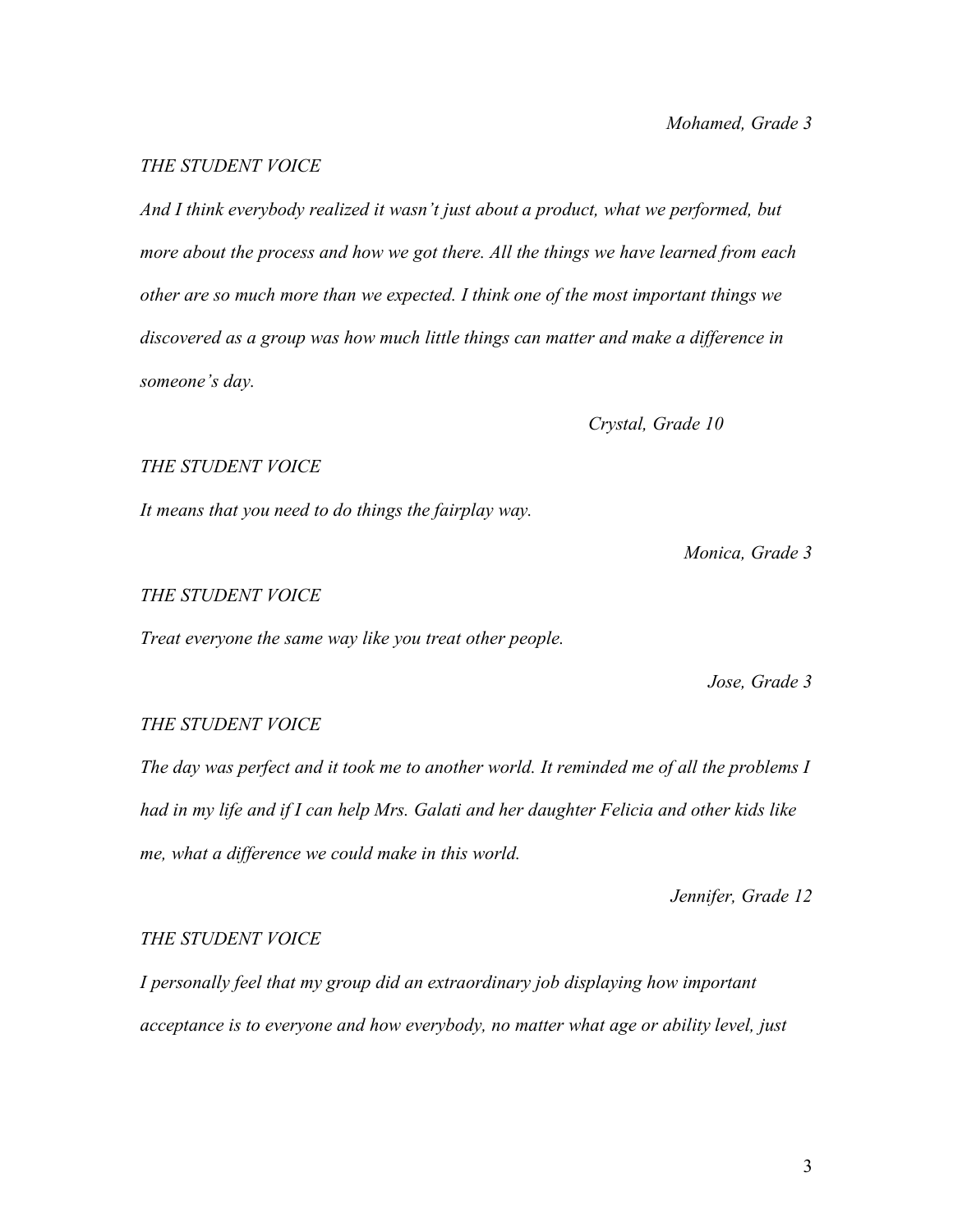*wants to be accepted. I think by the end everybody realized how much impact it could have on someone by simply accepting them.*

*Crystal, Grade 10*

#### *THE STUDENT VOICE*

*I thought it would be amazing if we could break down all these barriers, make people approach things with open arms, but is that possible? To me the answer to that question seemed grim but when we arrived at Mary Ward High and saw all those students just as we are, working together, it changed my whole point of view. Because now I truly believe that with presentations as powerful and inspiring as the one I was blessed with being able to witness that day, anyone could become enlightened, and would understand the importance, As I do now.*

*Michelle, Grade 12*

# **Andreas' Story**

This is Andreas' personal story. He wrote it with support from a friend. Among his many qualities, Andreas happens to have Down Syndrome. Andreas filled the role of National Mentor for Disability at the startup of **PlayFair Teams**. Your **Community Mentor** and many others in your school and community have their stories to tell as well. *I want to share with you part of my life.*

*School:*

*I went to St. Gregory's just to learn, but I didn't have friends. I felt sad and alone. My Mom took me under her wing and helped me to figure out high school. My High School was Bishop Allen in Etobicoke*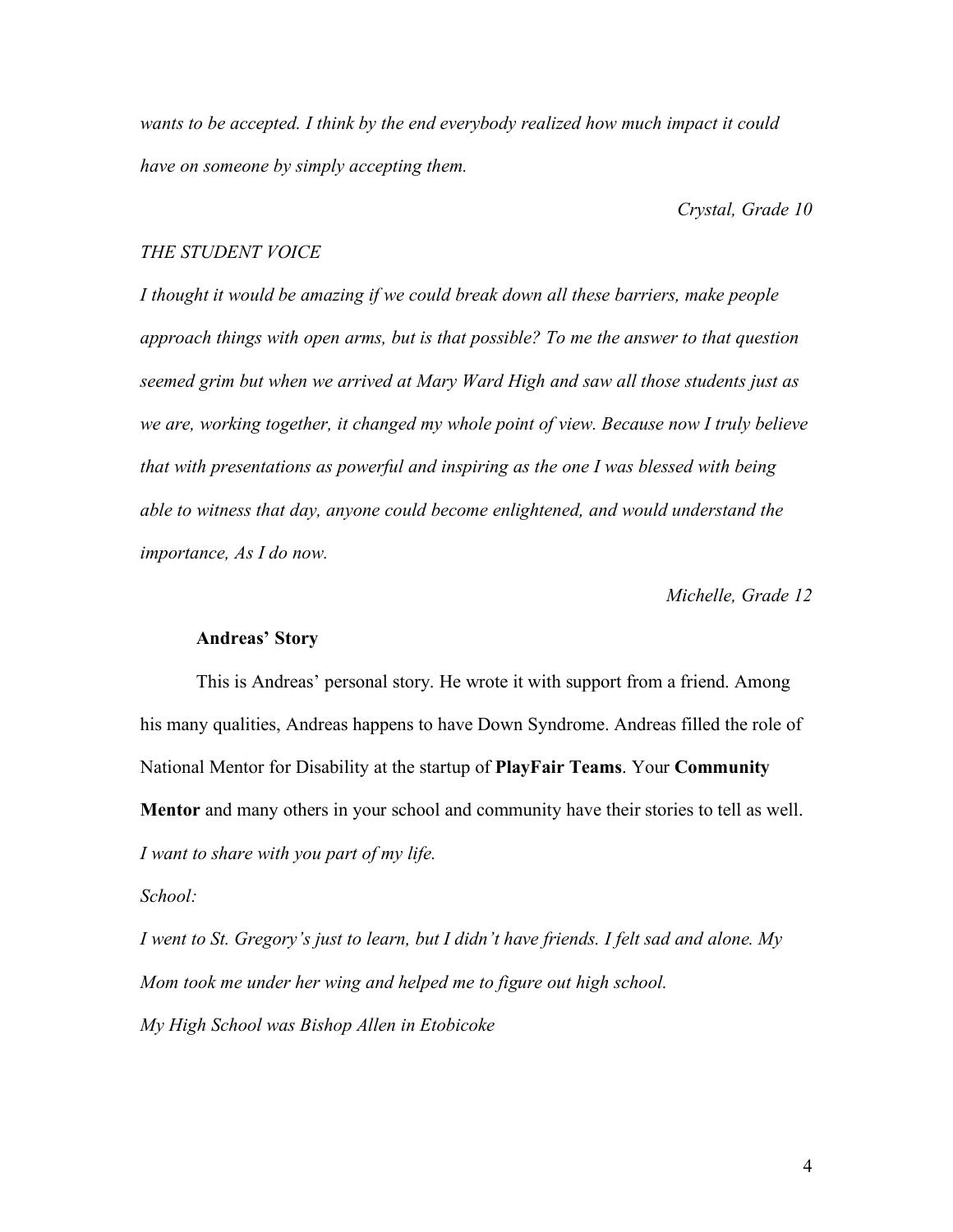*First the staff put me in the Green Room. I felt very frustrated that they made me go there. I was in tears. It wasn't fair to be there, because I wasn't learning in the Green Room. The didn't want to accept me. They didn't want me to learn. The Green Room only had lots of flowers. And only students with a disability were in the Green Room. It made* me feel sad and I felt like I was not like the other students. I wanted to get out of there  $-a$ *cry of help to get out.*

*What I did – I talked to the Principal – Pat Gavel – he was a good guy to talk to. He helped me get out of the Green Room and I went to regular class with all the other students.*

*When that happened, I felt accepted and I made friends there. After school, I went to Drama Club and we put on a school play. We did the song YMCA in the play.*

*I got involved with acting. My passion is acting.*

*After high school, I went to College at George Brown. I went to Drama School where I studied plays, like Romeo and Juliet.*

*I made more friends at Drama School. We had a similar interest in acting. We all went to auditions to be in plays. I got parts for 2 plays and was on the set of a movie called "Jewel" with Farah Fawcett.*

*In my life, I am included in many things. I am outside the box. In side the box is negative and stressful. People are not nice or accepting of other people.*

*When I audition for a play, it is still hard work, a struggle. People sometimes see a label, they see a disability. They see differences. It is the wrong thing to think about.*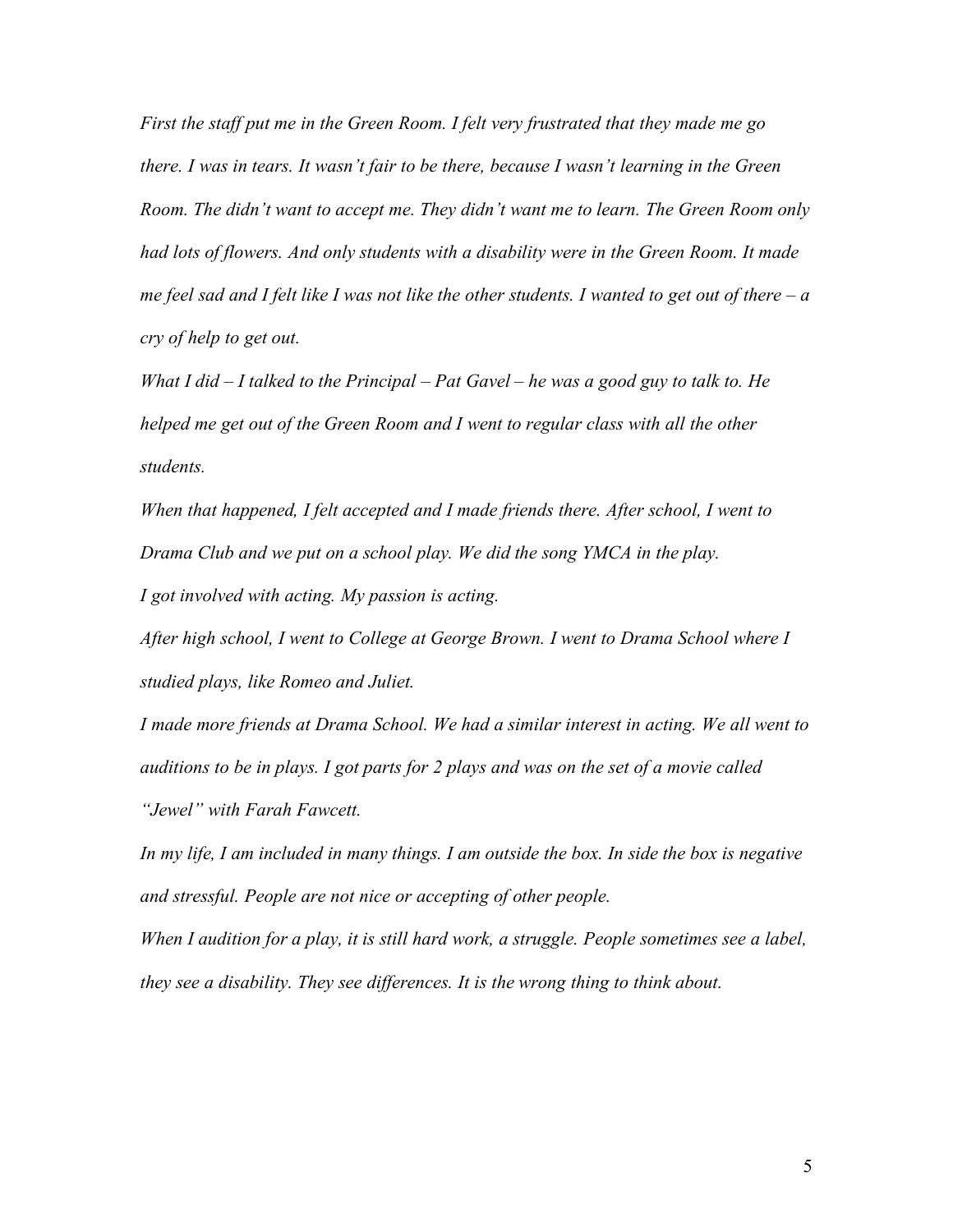*I have learned to overcome the struggle by being in focus. I focus on my career in acting. I have friends like Paul who encourage me. My Mom was really strong. She taught me how to speak out.*

*In life, we have more similarities than differences. We just want to be treated like a person, and offer our talents to the world.*

Andreas Prinz

National Mentor for Disability

(This is Andreas' personal story. He met one morning over coffee with his friend and Coordinator of PlayFair Teams, Nancy McNabb, at his condominium apartment. Nancy invited Andreas to share his experiences in school, his talents, and the important people who played a significant part in his life.)

# **Corrine's Story**

Corrine is a young woman with physical disability. Prior to a few years ago, Corrine was an active athlete. She swam on school teams. She played hockey on male teams. She loved sports. She tells us that she was a female jock. Corrine also worked in a motorcycle shop and rode motorcycles.

Corrine also rode motorcycles.

One day it happened. A car, driven by a person who was not watching what was going on around him, hit her motorcycle. Corrine lives with constant chronic pain. One leg now is shorter than the other. A computer is implanted in her abdomen.

A terrible tragedy. Yes, it was. Did Corrine permit it to stop her from attaining her aims? No, though she no longer works at the motorcycle shop.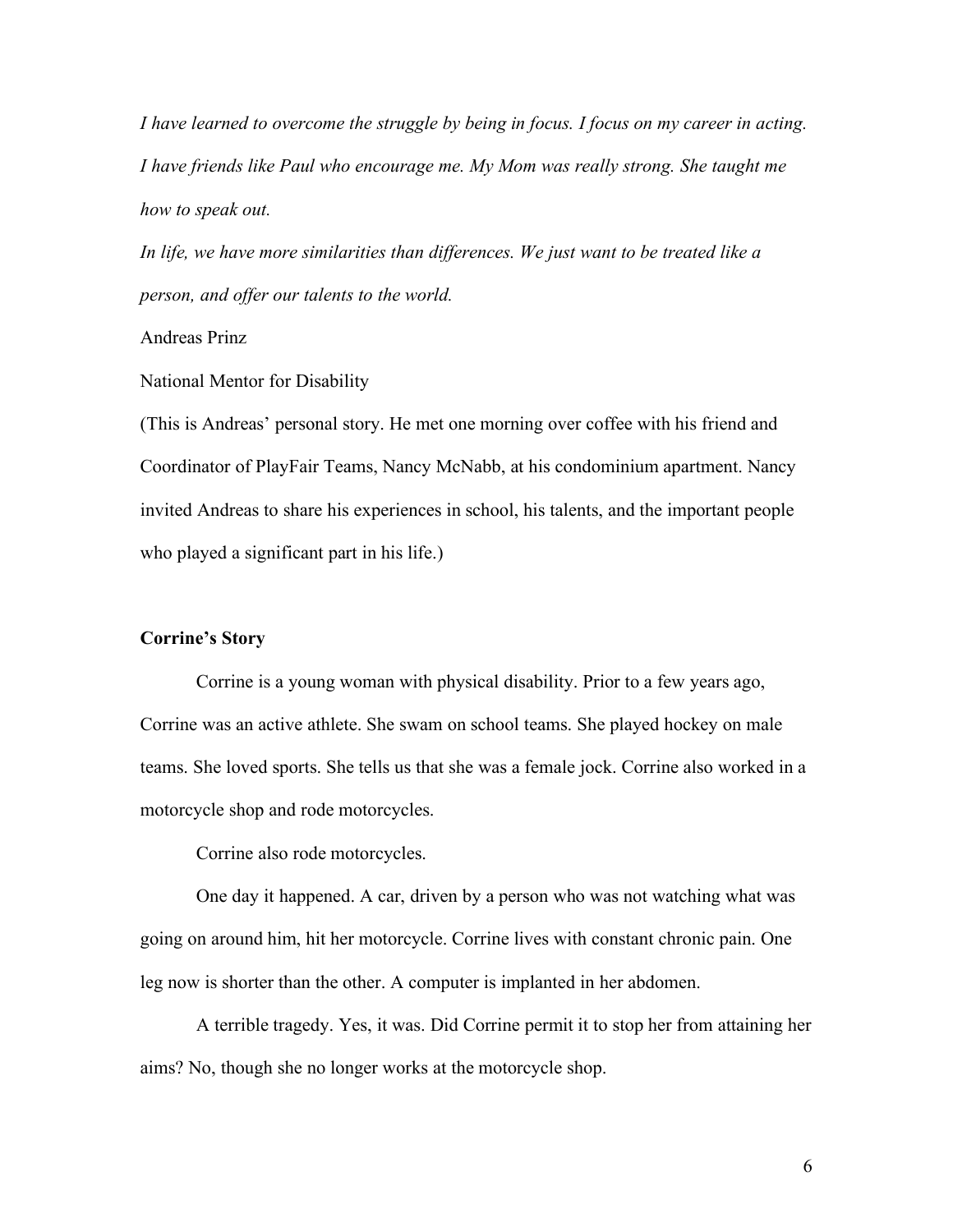We met Corrine when she was taking her Master of Arts degree in Critical Disability Studies at York University. She had completed her undergraduate degree. It was during that degree that her accident happened. She did not permit it to put an end to her studies. Recently she married Randy, an artist with a developing reputation. She has a career in mind. Her future includes a Ph. D.

Corrine worked with the first elementary school **PlayFair Team**. She was an inspiration to the students and all others involved. Now she is helping us to expand **PlayFair Teams** to the university and college level. She is being helped in this by Ayshia, a young Muslim woman who happens to be blind. Ayshia has been heavily involved in **PlayFair** at the organizational level. She, too, is looking forward to doctoral studies.

# *THE STUDENT VOICE*

*I wasn't thinking this group would change me or give me new experiences, or perspective. I thought only that I would join and do stuff and not receive anything in return – but I did. When I saw and heard stories dealing with the acceptance of people labeled with challenging needs, it made me realize that I could relate to them so much, because of the things I had gone through in my own life.*

*Daniel, Grade 11*

#### *THE STUDENT VOICE*

*They should respect the children.*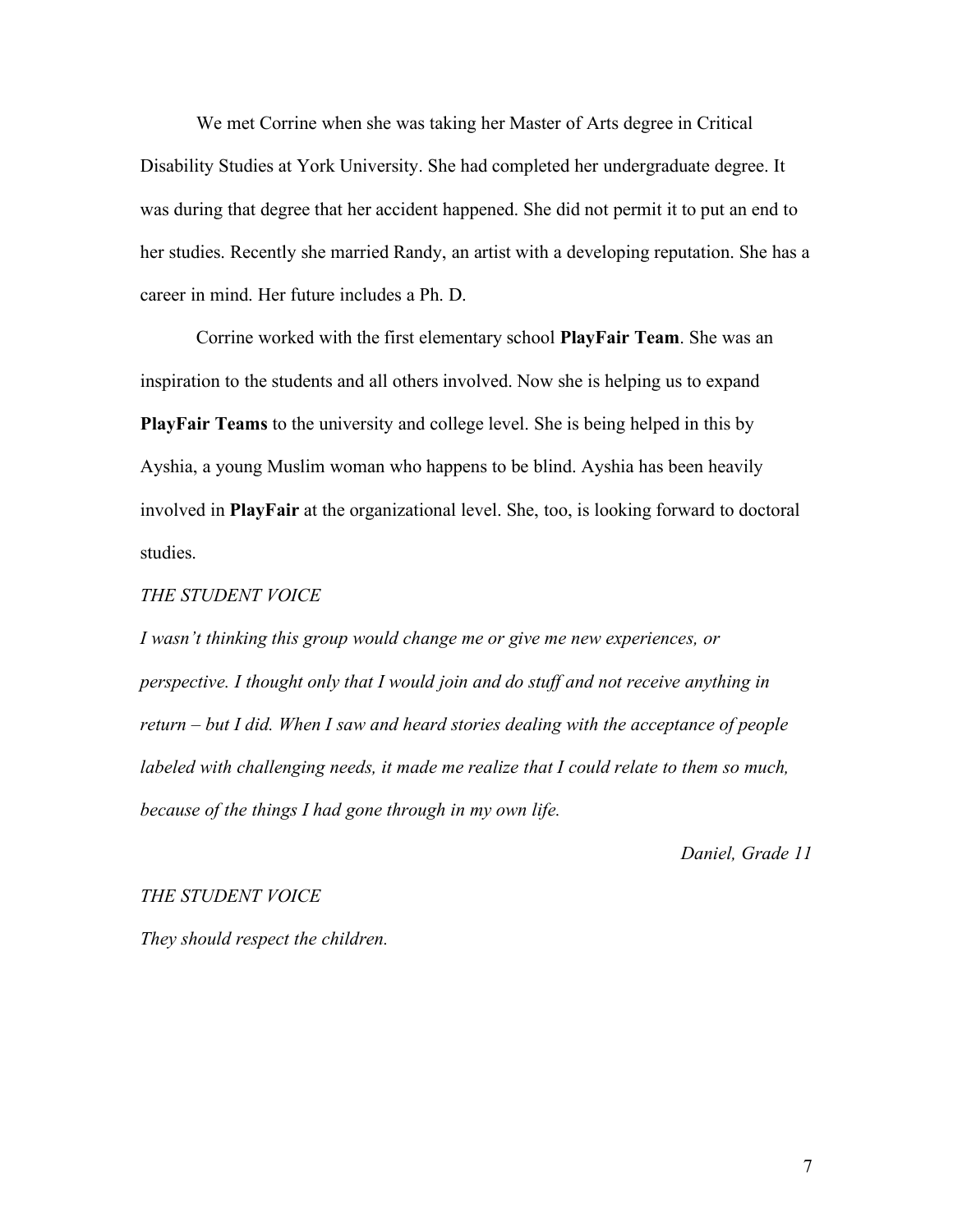# *THE STUDENT VOICE*

*Now I am part of this team which means so much to me, I am going to spread this message of acceptance to the best of my abilities because we are who we are, and everyone should be accepted regardless of any differences. We shouldn't have to disguise our true selves for anyone.*

*Michel, Grade 12*

#### *THE STUDENT VOICE*

*We all have become better people, inspired by each other. We've become people of wonder. Our diverse team has been a source of numerous insights, a site of understanding built on a different dimension: dimension of integrity, love and care. I've discovered new people around me, and a new person within me. Now that I got to know how to make the wonderful goals and ideas come true, I can say, from the depths of my heart, that I've been blessed, I sincerely believe that PlayFair Team would make a significant impact on everybody's life. To me, it's the greatest play of all.*

*Monika, Grade 12*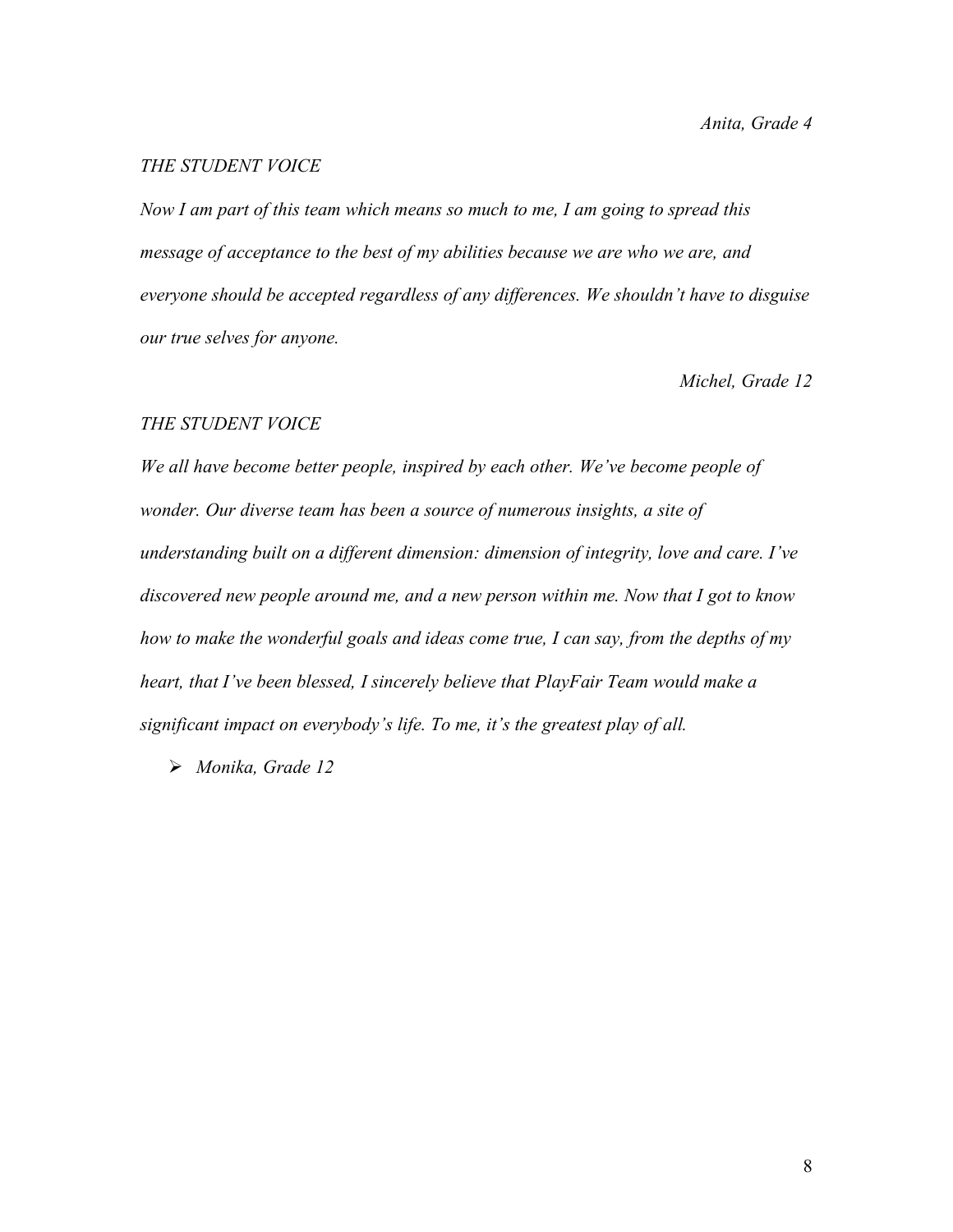Following their involvement, their understanding of disability had widened.

- *I used to think that a disability meant the inability to perform tasks because they don't have the bodily capability to do a certain thing.*
- *Actually, my best friend has a learning disability. It's not a serious one, but she just gets help when she needs it. And, actually, another friend of mine is really depressed lately. She's seeing a psychiatrist and that kind of stuff. So, I guess that's another type of disability.*
- *People can be disabled in many different ways.*
- *Everybody has strengths and weaknesses, and it's the same with disabilities. They're a weakness that a person has, but that person has much strength too. Disabilities are a problem like any other. Just like smoking. Just like anorexia. Just like any other problems that people have to deal with.*

#### **Just be Sensitive Toward Disabled People**

All of the participants mentioned the importance of being sensitive toward disabled individuals. They each described feeling an increased sensitivity as a result of teaching the workshop, and they made comments about how others should display sensitivity.

- *This workshop was so eye-opening and I learned how to be and how to teach other people to include and be sensitive.*
- *By giving everyone the same amount of attention and respect. Just be sensitive, all the time.*
- *If everybody worked to help them, if everyone were to see somebody in need and go help them, like, at school or anything, then that'd be helping them already. But*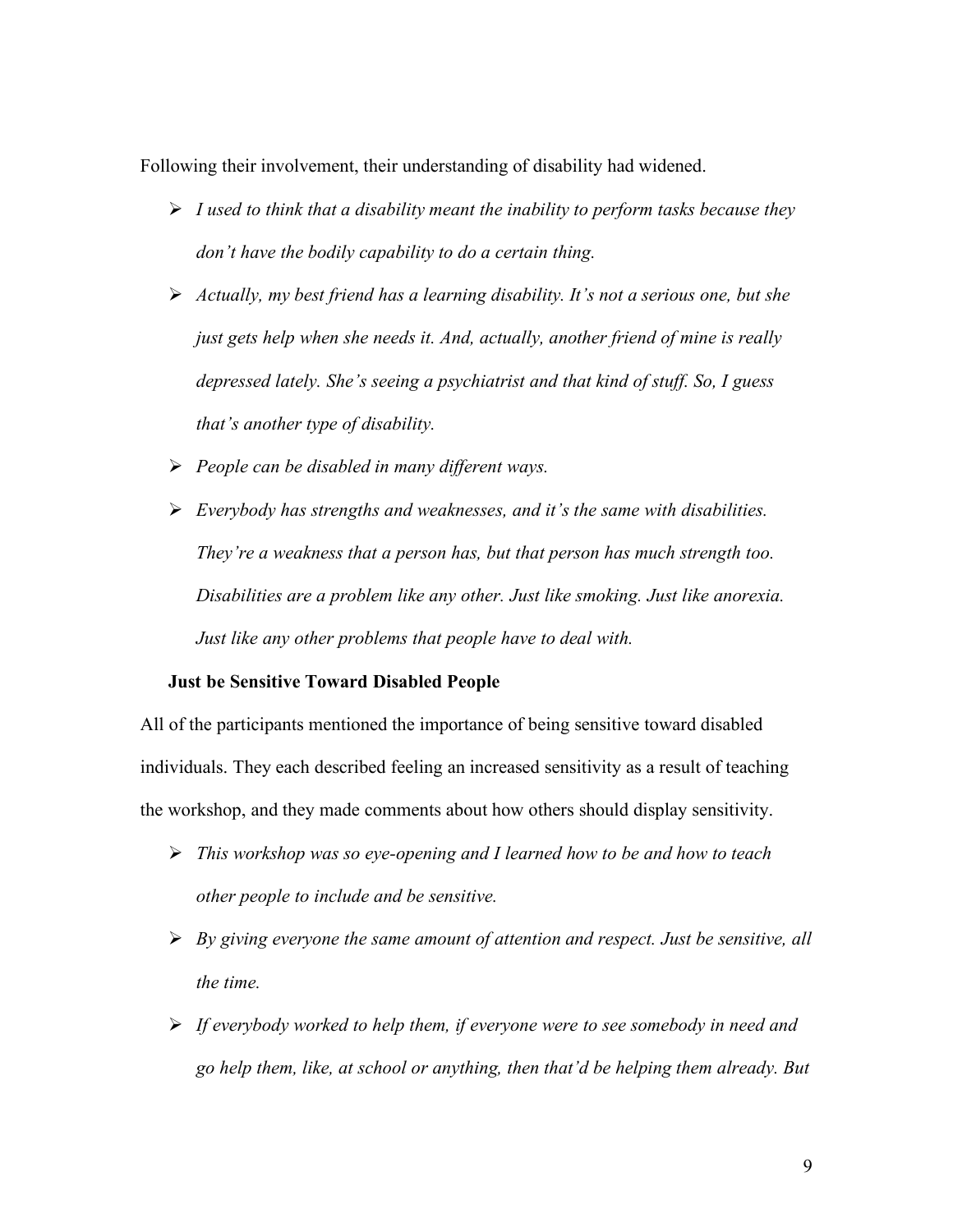*a lot of people are having trouble and saying "Too bad". They don't help, just say something fast to get it over with. That's not helping them. That's just bad.*

- *If she, a student with challenge, asks me to help her, it's easy for me to give the answer. But now, instead of giving her the answer instantly, I would just ask her to explain everything to me. It takes longer, but at least she understands. And it not like I'm telling her and I don't want to deal with her. It's a little harder, but in the long run, the results are better.*
- *The workshop experience kind of changes you in a good way to help people like that. It makes you look at things differently, like, you realize how to be a better, more sensitive, more understanding person.*

# **Inclusion is a Great Idea**

All participants thought inclusion was "a great idea". The majority supported complete inclusion, but a minority held reservations. Here, we focus on what the majority said.

- *It's awesome to have everybody all together.*
- *You have to be able to experience inclusion with people with disabilities, if you're gonna go up to university and then go and get a job. You have to know and sort of learn to deal with it.*
- *School should have a program that would not discriminate against people who have challenging aspects. And I know of schools that do have people included and really have good programs, and they interact in all their classes and have lots of friends. I think it's totally great.*

#### **Peers Can Help Make Inclusion Work**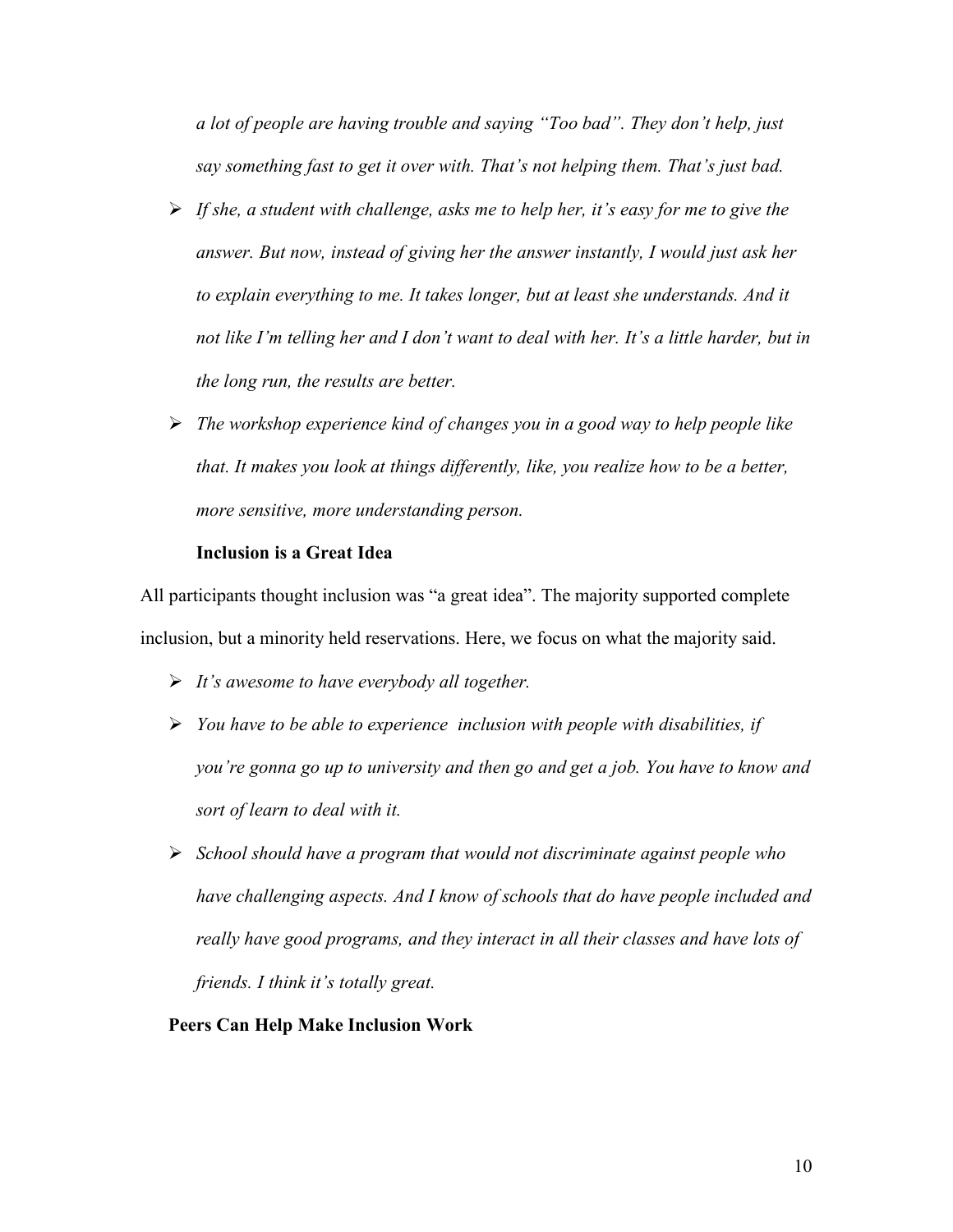The workshops presented by these students mostly were to other students at the elementary or secondary level. They thought that it was very beneficial to give the presentation to other students. All participants agreed that peers can have a significant influence on each other.

- *If I share this knowledge with peers, they may just pass it right along and they will start a train of respect for those children and/or adults with disabilities. Students are the ones in the school, and they're the ones around all these people everyday, so they can see what goes on. So they should be the ones to spread the word around.*
- $\triangleright$  Students don't listen to adults. If peers give the workshop, peers are more attentive.

# **Stella's Research**

Stella used interviews before and after the presentation to assess the effect on grade eight students. Her intent was to discover if any change occurred in student attitudes, and whether a peer-to-peer workshop model would have positive influence on attitudes toward inclusion.

Stella chose two students, Kate and Chew, for in-depth analysis.

# **Before the Presentation**

Both Kate and Chew had previous experience with children with disabilities. Kate had worked as a camp counselor. In that role, she had assisted a younger girl with special needs. Her experience was positive. Chew knew a class peer who was supported by an educational assistant. His acquaintantship was not close and he felt the student having help in the class was unfair.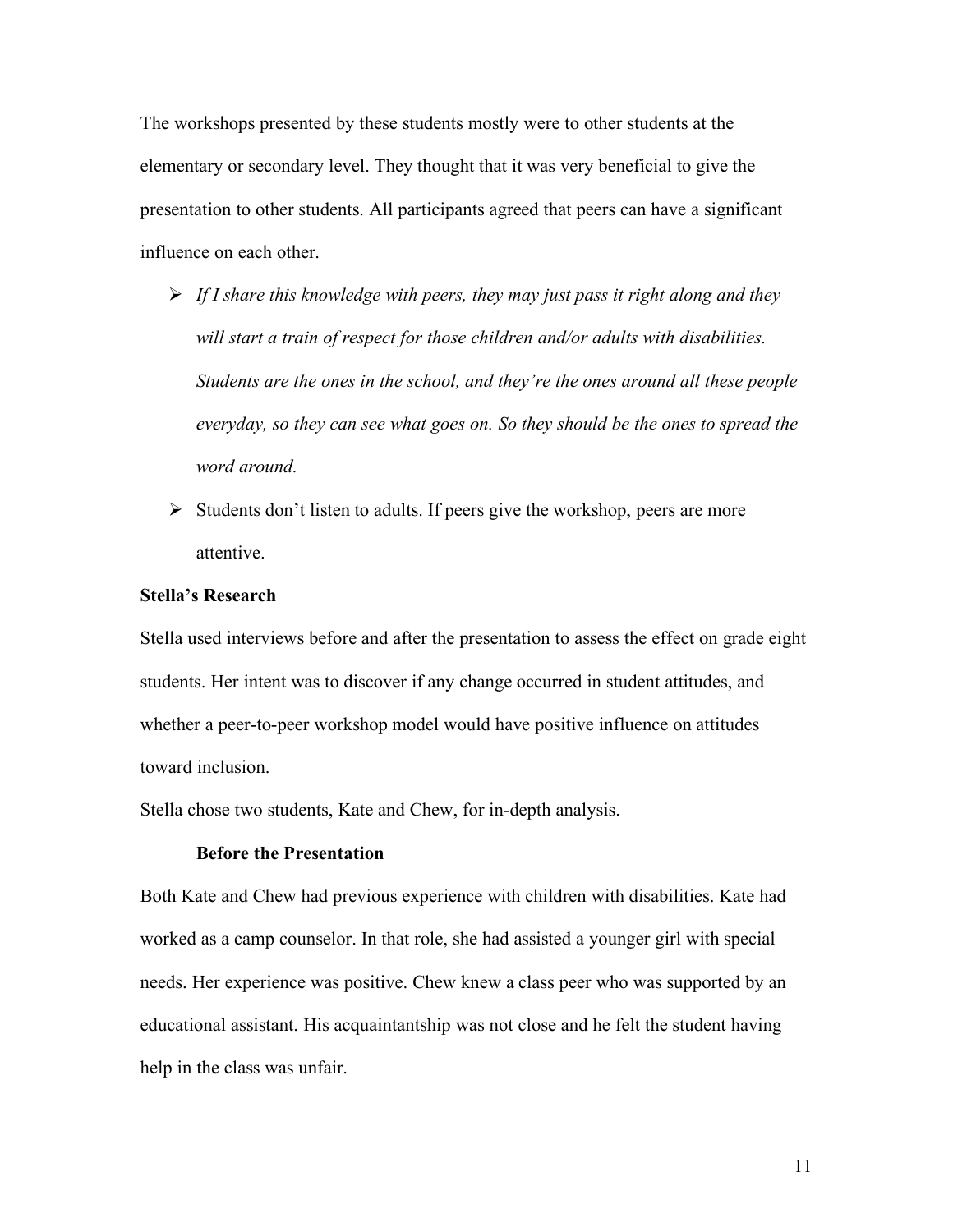Prior to the workshop Kate indicated that she felt a teaching approach in which the teacher places students with differing abilities together in cooperative groups could support educating all students together.

 *I definitely think that all students should be in the same classroom. I think it is a good idea and that everyone can benefit. For example, some people are good at writing, other people are good at speaking, others at drawing, and if you do group work each person can be assigned a part that they can do. Yeah, I think that group work is good.*

During his first interview Chew queried the presence of a student with disability in his class. He believed the student could not be successful in cooperative learning due to his general incapability.

 *Our class had to work in groups to complete a project, and everyone worked in a group except the guy who had a teacher's assistant. He worked alone in the corner of the classroom, or sometimes he stayed in his other classroom, and he only had to complete part of the project. The rest of the class had to complete the whole project and present it to the class. I* guess *if he was good enough, he could have worked with us in our group.*

There was a single instance Chew could recall when his peer with disability did make a contribution in class.

 *Once, and only once, did the guy fit into our class. As part of our social studies class we had to create a display to show what we were working on for parent's night. Well, this guy I was telling you about did the entire lay out. He created a back-drop to a little skit we put on and did an excellent job presenting it to his*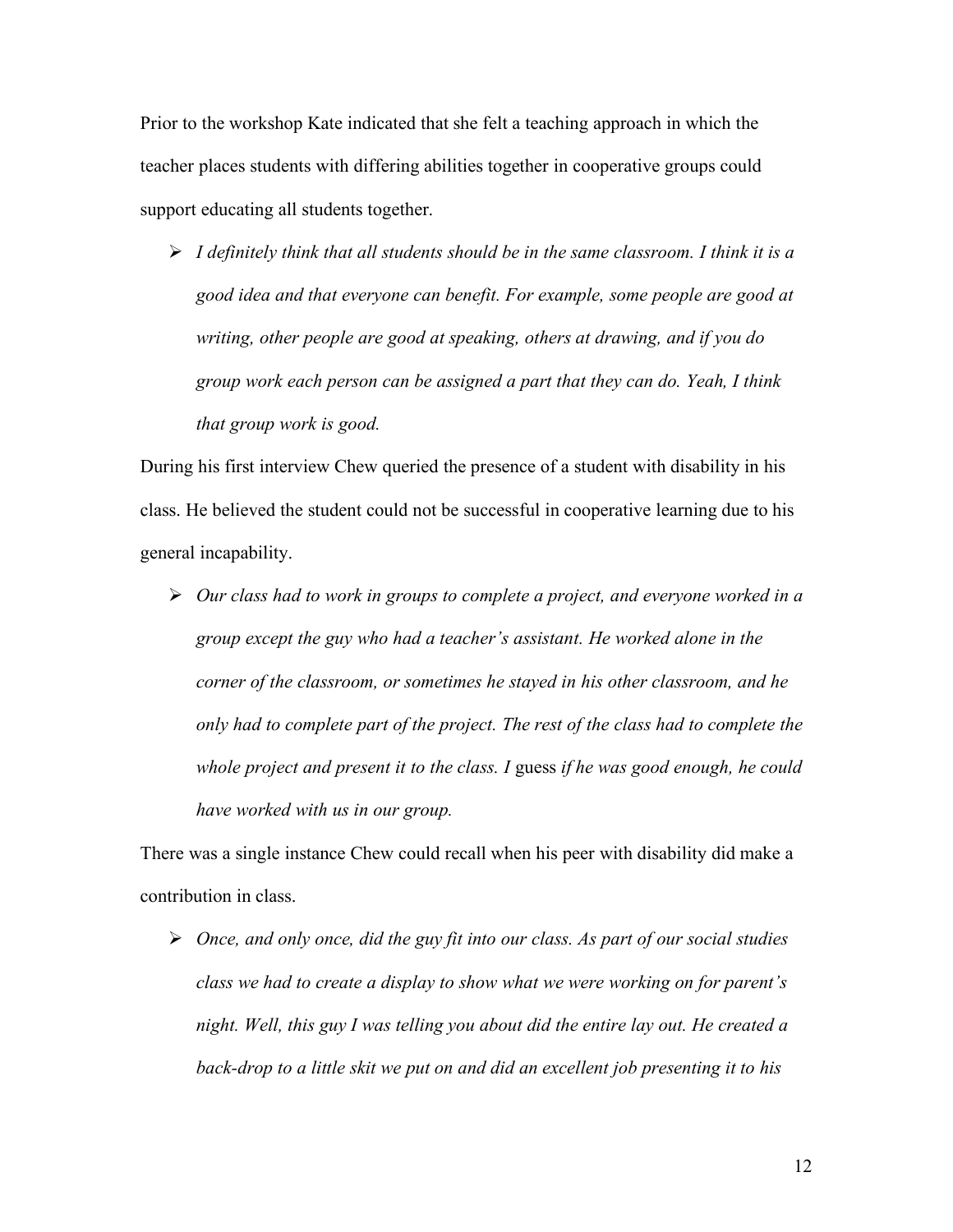*parents. I was really impressed by his work. I didn't think he was good for much else before. It's too bad we couldn't do more things like art and drama in class so he can feel good about himself and show his stuff.*

This was a single instance. Chew's teacher did not use art and drama with any frequency. Chew, unlike Kate, was of the opinion that modifications to the curriculum should not be permitted. If a student could not keep up, that student should not be in the class.

 *Well, it's just like that guy I was telling you about in my class. He only came in for social studies and we never saw him. I guess it's kinda because he couldn't handle the work. You know what I mean? If he could have handled the work, he could have stayed in the class, but he always left to work with another class and another teacher. I guess his special teacher is teaching him and that is better because he woulda, I mean I don't think he could keep up with us. He is obviously a slower learner.*

Chew did not question the constant removal of this peer from his class and kept to his belief that you shouldn't be here if you can't keep up with the rest of us.

Even when suggestions were made to include this particular student in activities, Chew would not hear of it. He cited reactions of his friends and his fear that he, Chew, would be ostracized if he agreed with including the student.

 *My best friend said that we should try to include him in our soccer game and the rest of our budds flipped out. You know, they almost bit his head off. Do you get what I am saying? Why would I go against the pack? Do you think I want my head bit off? I see how he is a loner, and I don't want not to have any friends and be like him.*

13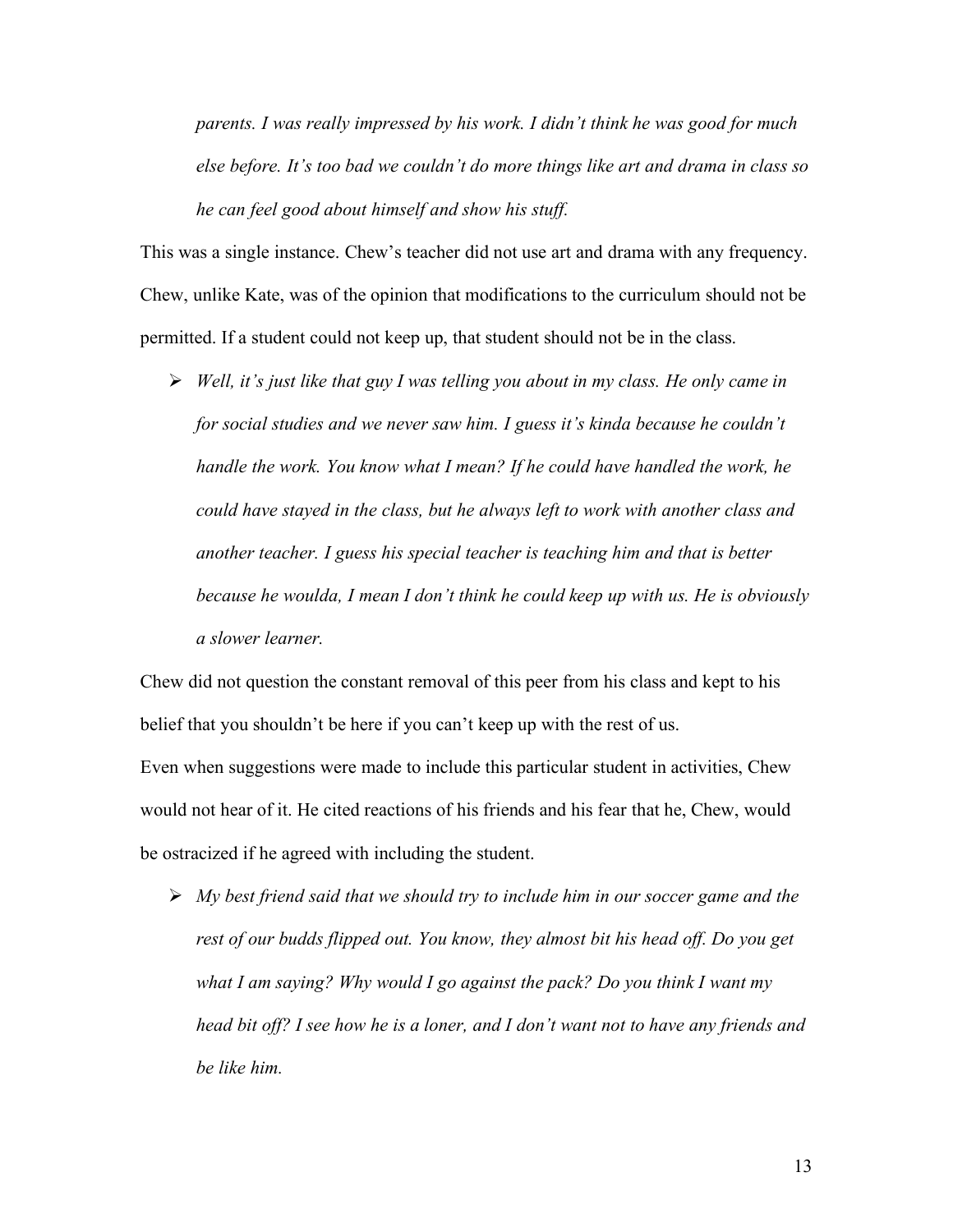However, Chew, like Kate, was aware that peer modeling was effective in encouraging appropriate behaviour in peers with challenges.

Kate:

- *This girl usually throws things around in her support class. I know she does this a lot because I am a peer tutor in her room. Her teacher always has to stick up for her. Once she is integrated into our art class, she is a complete angel. At the beginning she would toss things around, but everyone just ignored her. So, she never did it again. She probably realized that grade eight students don't do that.* Chew:
	- *He went to the front of the room to get his assignment and worked on it alone. When he was stuck on a question, he asked one of the guys at his table for help. He didn't fool around like he often does when his helper is with him. When he got something wrong, he tried to figure it out on his own. He was asked to complete one question, but because we were asked to complete two questions, he did two.*

In summary, prior to the workshop presentation, Kate and Chew disagreed on whether it was possible to include a peer with challenges. Though Chew knew that his class peer did have strong ability in art and drama, and that he responded well to peer modeling, he did not support inclusion on the basis that the peer could not keep up with the class, and that his peers would ostracize him if he supported any type of inclusion.

## **After the Presentation**

Both Kate and Chew were positive with regard to the manner in which secondary school older peers presented their workshop.

Chew: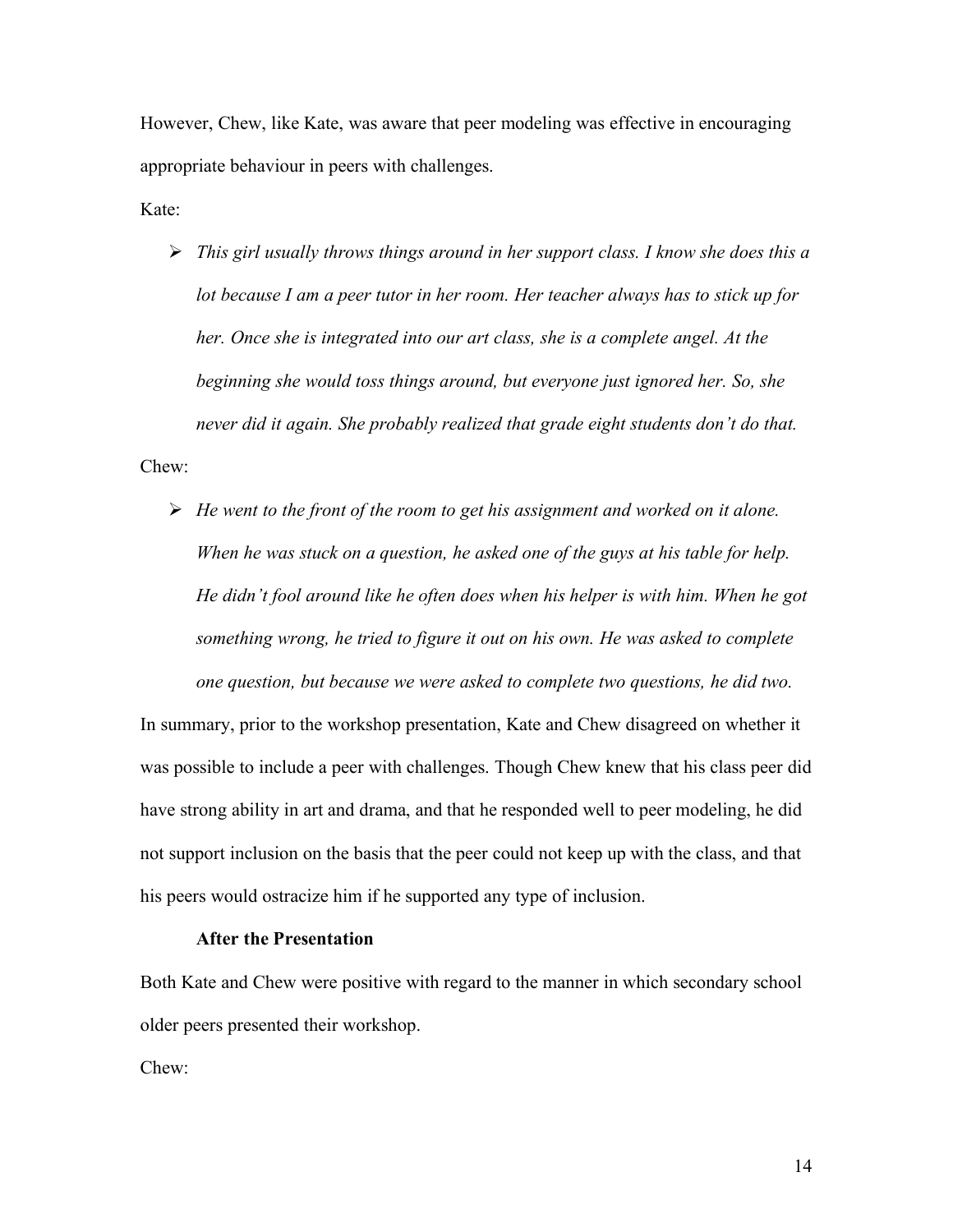*When you asked the mentors questions, you would receive a response immediately since you didn't have to wait for one teacher to come around to you. If one teacher had delivered the workshop, the teacher would probably not be able to respond to so many people.*

Kate:

 *There was always a tutor around to ask a question and that you didn't feel stupid asking them a question because they were cool. They would give us examples that we could relate to cause they were not that much older than us.*

Kate's original positive attitude toward educating all students in the same class was reinforced by the peers. She pointed, in particular, to modeling effect.

 *Seeing the peer mentors showing the grade eights proved to the grade eights that we can all learn together if we are taught how. The peer tutors showed us ways to work with this little girl in the wheelchair who couldn't work very well. Instead of writing on her own bingo card, she just typed in on the computer.*

Chew was impressed by the role-playing aspect of the workshop in which one participant played the role of a girl with speech difficulties who pointed to what she meant. Chew learned how to respond and communicate in such a situation. He also learned to make accommodations to support learning.

 *I didn't know what she meant so she started to point at people when she heard their answers so I knew what she was referring to. She also took me to different areas in the classroom like the house centre to show me a baby doll which represented the fact that she had a sister at home.*